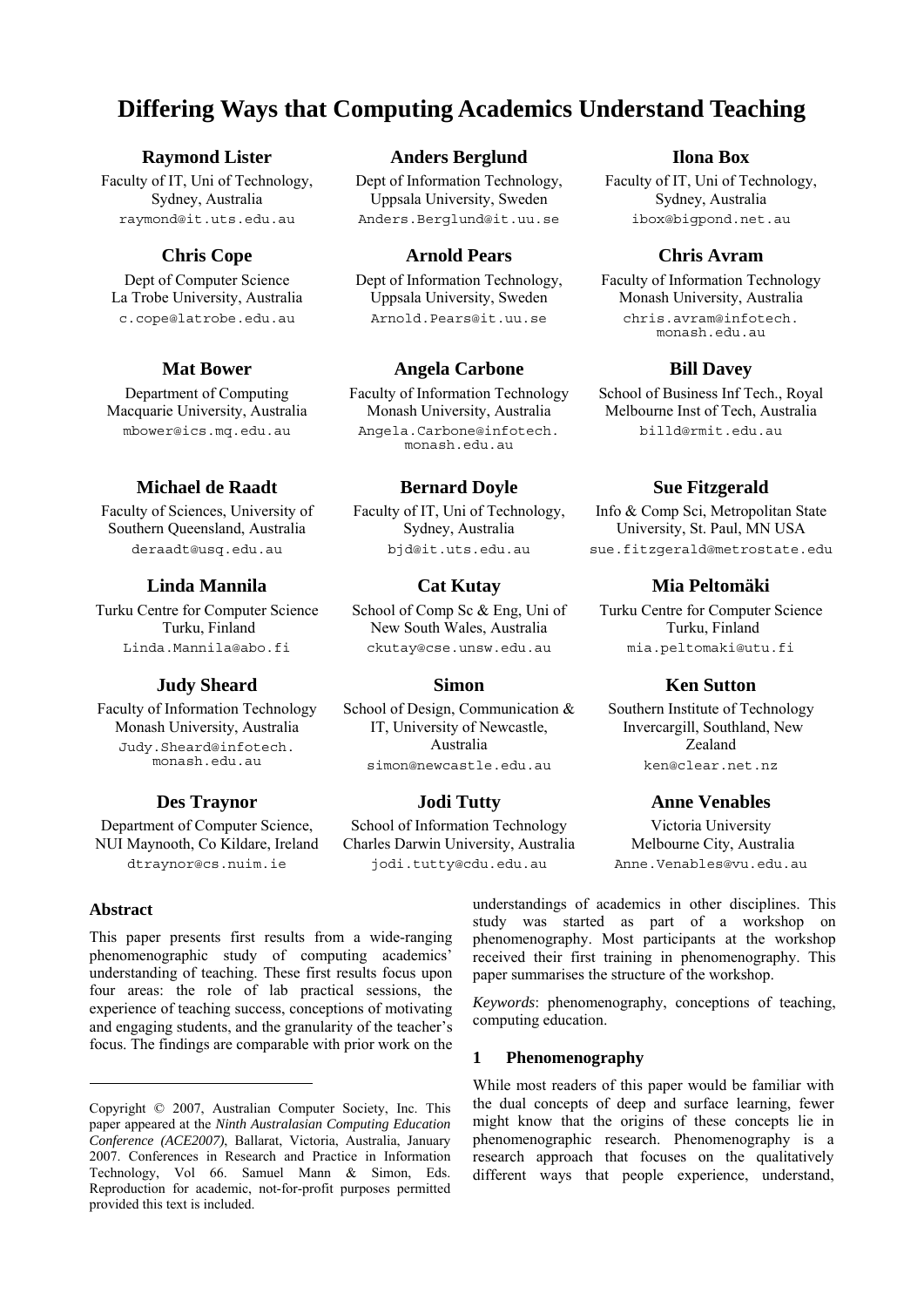perceive, or conceptualise a phenomenon (Marton 1986; Marton & Booth 1997; Berglund 2005).

A phenomenographic researcher typically gathers data by interviewing a number of subjects about a particular phenomenon. Analysis of the interviews then seeks to identify *variations* in the interviewees' perceptions of the phenomenon. Even when many people are interviewed, the analysis generally elicits only a small number of qualitatively different ways of experiencing the phenomenon.

These ways of experiencing the phenomenon are then delineated as distinct 'categories of description'. Each category represents a different conception, a different understanding, of the phenomenon being studied. It is often the case that the categories are hierarchical, with each new category supplementing, rather than supplanting, the lower levels of understanding.

Importantly, what is being categorised is the understandings, not the people who evince them. It is common for a single person in a single interview to express understandings from several different categories in the same hierarchy. The aim of a phenomenographical study is not to pigeonhole people but to categorise the full range of understandings of a phenomenon.

#### **1.1 Phenomenographical studies of computing students**

The seminal phenomenographic work in computing education was a study of student's conceptions of learning to program. Booth (1992) identified four qualitatively distinct ways in which students experience learning to programming: they experience it as learning a programming language; as learning to write programs in a language; as learning to solve problems; and/or as becoming part of the programming community.

Other phenomenographic work on student conceptions of programming includes that by Bruce et al (2004) and that by Stoodley et al (2004). Some very recent phenomenographic work explores student understandings of object-oriented concepts (Eckerdal & Thuné 2005; Eckerdal & Berglund 2005).

Further phenomenographic studies of computing students have explored educationally critical aspects of learning about information systems (Cope 2000) and students' understandings of network protocols (Berglund 2005).

#### **1.2 Phenomenographical studies of academics**

Academics' understandings of their teaching have been the subject of several past phenomenographic studies, most often of science teachers (Samuelowicz & Bain 1992; Prosser et al 1994; Trigwell et al 1994), but also in other areas such as mathematics (Runesson 2005), accounting (Levesson 2004), and economics (Pang & Marton 2003).

There have also been cross-disciplinary studies. The four personal theories of teaching by Fox (1983) are based upon his anecdotal encounters with newly appointed polytechnic teachers for "a number of years" (p151), probably across a variety of disciplines. The 55 academics studied by Dunkin (1990) were spread across many disciplines. Samuelowicz and Bain (1992) interviewed 13 teachers, five who taught "science" (presumably one or more of the physical sciences) and eight who taught in the social sciences.

All of these studies have identified several qualitatively different understandings of teaching that teachers bring to the classroom. At one extreme, teachers focus on the content of their course, seeing teaching as the act of transmitting knowledge and concepts to the student. At the other extreme, teachers focus on the student, seeing teaching as the act of helping students to develop or change their own understandings.

Why are there so many phenomenographic studies of academics, ranging across so many disciplines? As Prosser et al (1994) explain, a person's understanding of teaching or learning

"… *needs to be identified and described within particular contexts, in terms of particular tasks and from the perspective of the learner or teacher within that context engaged in a particular task*" (p219)

Some characteristics of computer science as an academic discipline make it hard to learn and to teach: the subject area changes fast; it is known to be hard to learn (Ben-Ari 2001); it is simultaneously abstract or theory-based and concrete or skill-based; it requires an understanding of both the static and the dynamic properties of a computer. Therefore it would be no surprise if the ways computing teachers understand teaching were to differ from the ways teachers in various other disciplines understand it. Given Prosser's thoughts on the importance of context, it would be unwise to assume that the results from any of these studies transfer directly to computing.

While all of the studies referred to above identified different conceptions of teaching, and indeed different numbers of categories, all of their categories fell into two broad and well known groups, content- or teacherfocused and student-focused.

An early study that in some ways set the scene for this grouping is that by Fox (1983). Fox established four categories, or personal theories of teaching, two in each group.

### **1.2.1 Content- or teacher-focused conceptions**

Within the broad content- or teacher-focused category, Fox identifies two further categories of understanding, 'transfer' and 'shaping'.

In the transfer understanding of teaching, the focus is upon the knowledge of the discipline, with the student being a container into which the knowledge is to be poured.

In the shaping understanding of teaching, the student is viewed as a raw material to be moulded, or turned by some other 'manufacturing' process into a finished product. The domain knowledge is still the primary focus, and that knowledge is a specification of the product.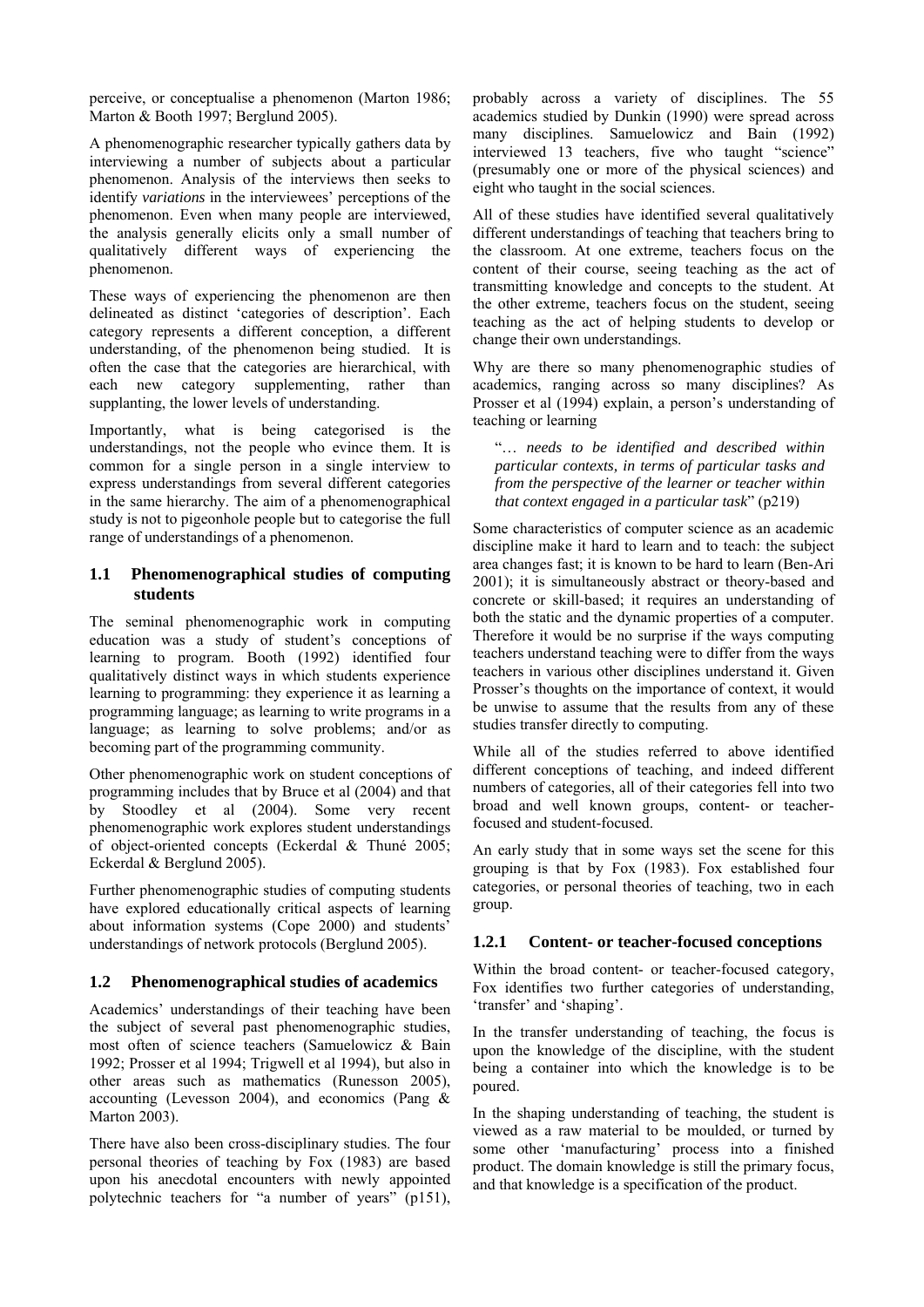#### **1.2.2 Student-focused conceptions**

Within the broad student-focused category, Fox again identifies two categories of understanding, 'travelling' and 'growing'.

In the travelling understanding, education is seen as a journey. Students have a 'guide' (a teacher) who leads them through the countryside, pointing out the major landmarks. While the discipline knowledge (the countryside) is still seen as separate from the student, the focus in this conception is on the student who is making the journey.

In the growing understanding, a pure constructivist perspective, the domain knowledge has no existence independent of the human mind. To explain this concept, Fox quotes Northedge (1976):

*"In this case we conceive of the teacher as a gardener with the student's mind, as before, an area of ground. But this time I suggest we view the ground as already covered with vegetation (concept systems), some of which is clearly worth retaining and cultivating."* 

### **2 A phenomenography workshop for computing academics**

Phenomenography is less widely used and less well known in computer education research than in education research in general. Even when recognised, the method is likely to be seen as not particularly useful or relevant. In a thorough survey of methods used to evaluate computer science teaching, Carbone and Kaasbøll (1998) wrote that

*"[Phenomenographic] studies like Booth's are powerful ways for understanding how students think and how our teaching succeeds or misses out. Training as a social scientist is necessary to carry out such studies, and the studies are time consuming, so they are beyond the capabilities of most computer science teachers."* 

To help address this situation, the first five authors of this paper devised a two-day workshop that would introduce more computer education researchers to phenomenography by involving them in a major project.

It was clear that an empirical study focusing on computing academics' perceptions of teaching would not be redundant. While one or two such studies have appeared recently (Lister et al 2004, Kutay & Lister 2006), much of the ground remains uncovered. A project such as this would provide a vehicle for teaching the use of phenomenography, while at the same time investigating whether the results of the earlier multidisciplinary and single-disciplinary studies have any bearing on understandings of teaching within the discipline of computing.

This paper briefly describes the workshop and presents some preliminary results from the phenomenographic research project around which it was built.

### **2.1 Prior work**

Prior to the workshop, participants were required to read several papers (Åkerlind 2005; Booth & Ingerman 2002; Eckerdal & Thuné 2005; McKenzie 2002) and selected parts of a book (Ramsden 2003).

Also prior to the workshop, participants were required to interview one or more colleagues about their teaching and to transcribe the interviews. The interview script and instructions given in the appendix of Kutay and Lister (2006) were adapted to the purposes of this workshop.

In addition to the interview transcripts produced by the workshop participants, the transcripts from the Kutay and Lister study were also used as data for the workshop project, giving a total of 25 interview transcripts.

# **2.2 The workshop meeting and group work**

The workshop itself occupied the two days immediately prior to ACE2006 in Hobart, Australia. It began with about half a day of formal instruction on phenomenography. Participants began working with the collected transcripts in the afternoon of the first day. By the end of that day, participants had broken into four groups and each group had chosen a topic area for their analysis of the transcripts:

- Group 1: The role of lab practicals
- Group 2: Conceptions of success
- Group 3: Motivation
- Group 4: Granularity of focus

The groups' findings within their respective topic areas are described in the next four sections of this paper.

The second day began with another hour or so of lecture, after which the participants returned to their groups to continue their analysis of the transcripts. The groups then came together to present their preliminary findings, and the workshop leaders made suggestions as to how to proceed from that point.

### **2.3 Post-workshop analysis**

The groups continued analysing the transcripts for several weeks after the workshop. These collaborations were sustained by email, voice-over-IP, and other means of communication. Periodically, when each group felt ready, they presented a written report of their findings to the workshop leaders, who responded with feedback. Most groups benefited from at least two iterations of feedback.

Sections 3 to 6 of this paper are reports on the findings of each of those groups. We have not attempted to synthesise the work of the groups into a single coherent whole; rather, we present them as four separate but related studies of the same interview transcripts. As a unifying feature, however, we compare the findings of each group with Fox's categories of transfer, shaping, travelling, and growing.

The interview transcripts as used at the workshop were anonymous. The names of people and institutions were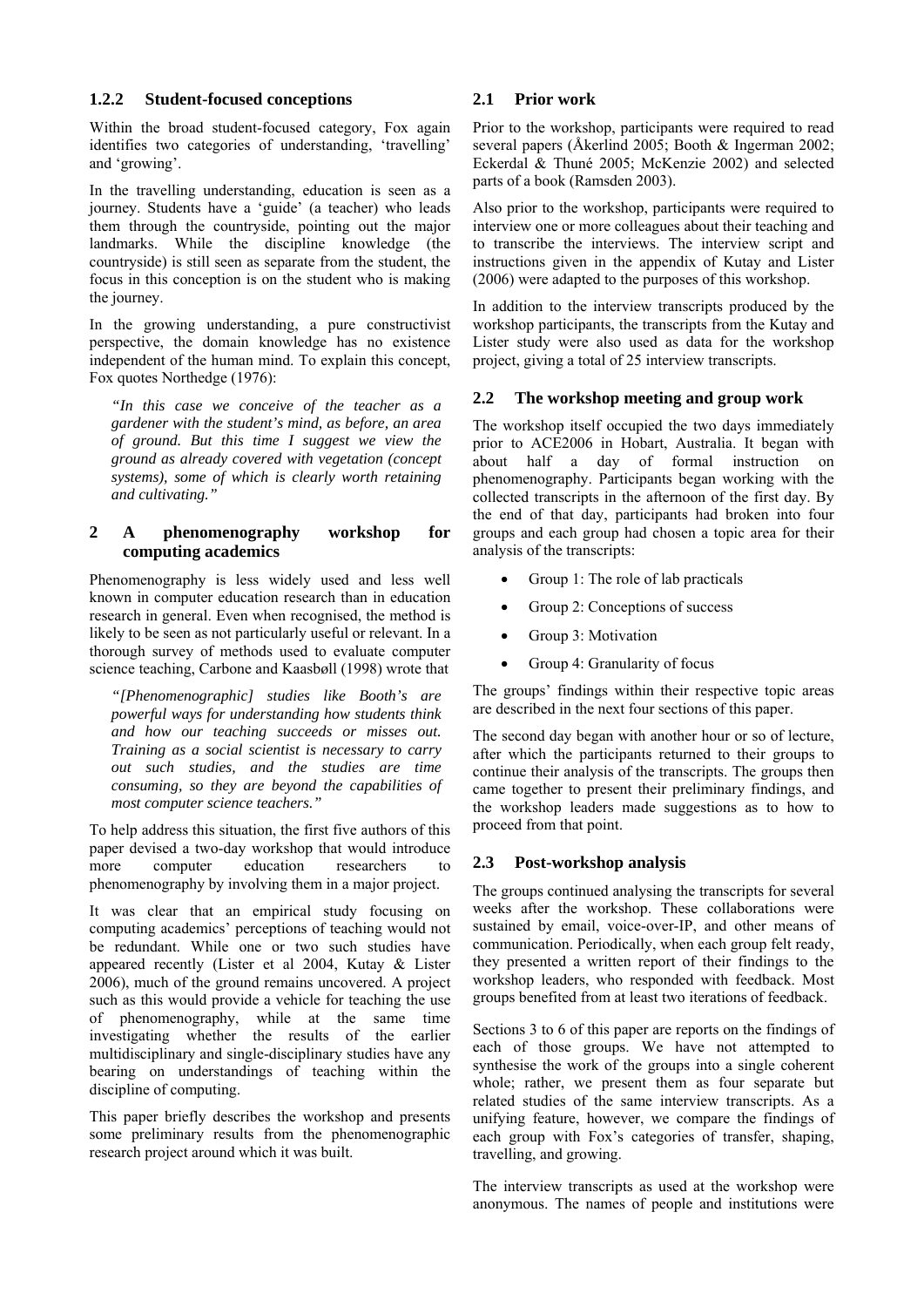removed, along with such things as explicit degree or subject names that might have identified the participants. Each transcript was given a code, and in the sections that follow, quotations from the transcripts are marked with these codes.

### **3 Group 1: The role of lab practicals**

One group at the workshop investigated the understandings of lab practicals, which they defined as classes in a computer lab in which students work to learn the use of a software tool, device, or similar. For example, if students were seated at computers using word-processing software, their class would be called a lab practical if they were learning word-processing, but not if they were using the word processor to write about, say, database design and implementation. In the transcripts these classes are called by a variety of names, such as labs, workshops, or tutorials.

This group identified four categories of understanding of the role of lab practical classes:

- Acquiring and practising skills
- Reinforcing lectures and textbooks
- Refining and troubleshooting
- Applying skills

These findings are presented in detail in Simon et al (2006), and are summarised in the following four subsections.

### **3.1 Acquiring and practising skills**

When understanding the practical class as a means of acquiring and practising skills, academics perceive the class as somewhat independent of lectures. While the lectures will deal with the theory component of the course, the practicals are where the students learn about, acquire, and practise specific IT skills.

*"There's nothing particular in the labs that reflects back on general lecture material. Because the labs are primarily focused on the Haskell language, it's obviously related to any Haskell lectures I give, which is early in the semester, so there's a kind of one-to-one correspondence there. But there's not a great deal of correspondence to the general material or conceptual material that's spread widely in [the course] because the labs are really focused on mainly learning a brand new programming paradigm, which is only one part of the whole course. So there's not a great deal of cross-linking." (L1)* 

At this level, the class is highly structured and the teacher tends to assume the primary responsibility for the learning experience.

### **3.2 Reinforcing lectures and textbooks**

When understanding the practical class as a means of reinforcing lectures and tutorials, academics see it as the opportunity for students to put into practice the skills that

they have been taught in the lecture or the textbook. The learning is teacher initiated with focus on content. What is learnt at the practical is determined primarily by the teacher. The lectures, for example, will be used to teach and demonstrate a particular skill; then in the practical class, students will be given exercises in the application of that skill.

*"They link with the lectures in that we'll cover something in the lecture, or I'll say 'you can do this', and in the labs we'll see how to actually do it." (E4)* 

While the class is still fairly structured, the students assume some responsibility for the learning experience, and would not be expected to benefit greatly from it unless they have studied the lecture or textbook material.

### **3.3 Refining and troubleshooting**

When understanding the practical class as a means of refining and troubleshooting, academics expect the students to do the bulk of the skill acquisition in their own time, and perceive the practical as a facility whereby students are provided with help on aspects of the work that they have found problematic.

In this category the student is expected to spend significant time prior to the lab acquiring the skills in question, so that the practical can be a productive troubleshooting session.

*"Well, I really like it if they do some themselves. Two things I expect beforehand. First of all... I encourage them... to work through the whole of the textbook so that when they come to the tutorials, they're just doing the exercises that I've set them. And, if possible, they can do the exercises before the tutorial; then they only need to come to the tutorial and ask about anything they had trouble with, and they can perhaps go home early." (E4)* 

Responsibility for learning is now predominantly the student's.

*"Some students will have done all the questions, and come in ready with their questions, the ones they had trouble with. Other students won't have done anything, and they'll start working... Everyone's working at their own speed, covering the material. Some students will do all the questions, some won't. It depends how much they're willing to do beforehand at home." (E4)* 

# **3.4 Applying skills**

When understanding the practical class as a means of applying skills, academics no longer expect skills to be acquired in the class. The troubleshooting assistance is still provided, but in the context of applying the skills to a particular task such as a project or a major assignment.

As with the previous category, the students are expected to acquire the skills in their own time (or perhaps in earlier practical sessions), so that this practical can be devoted to work on the project. The practical is now of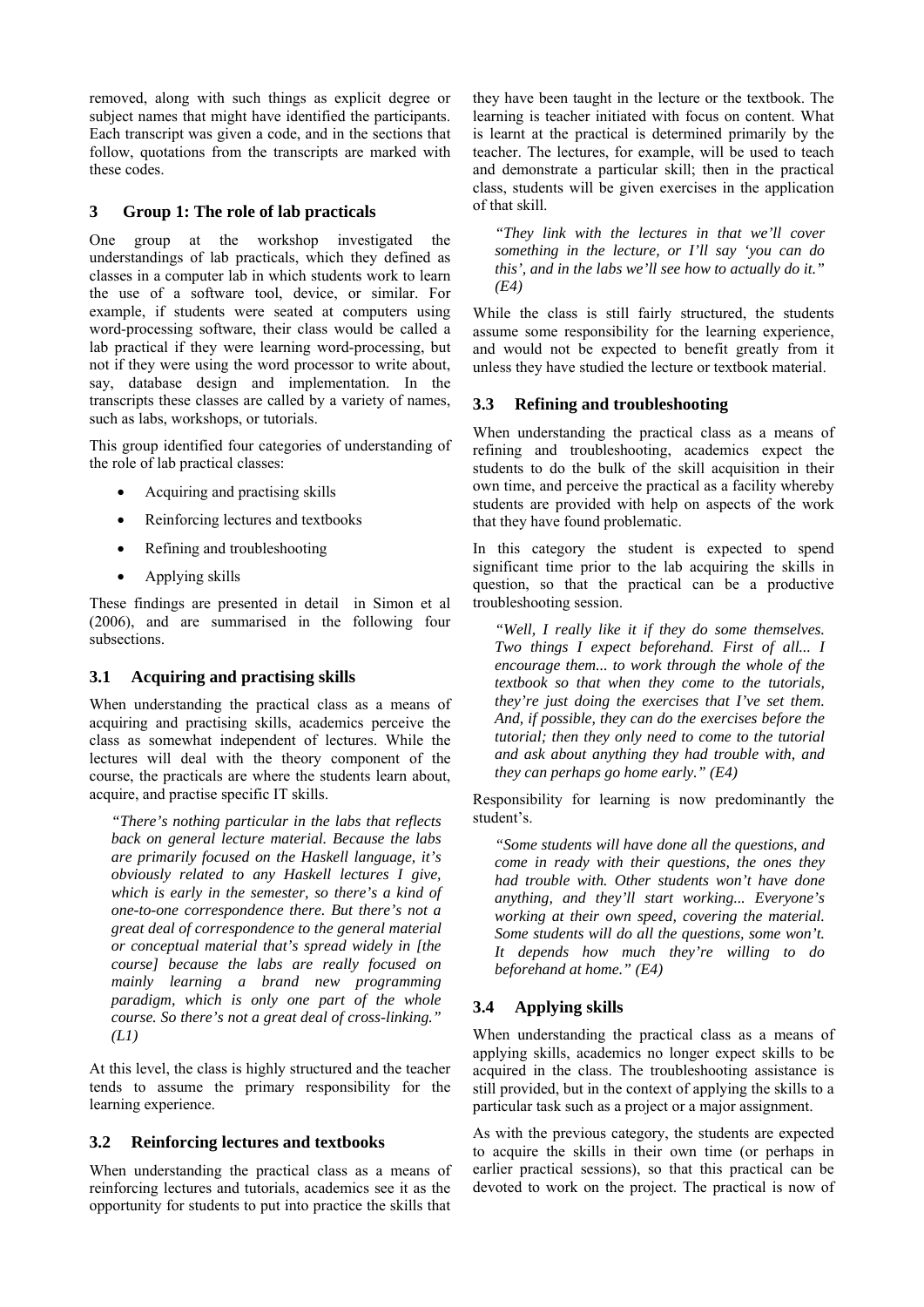less importance than the prior work, and can indeed become optional.

*"An hour a week of tutorial / computer laboratory. Not many turn up to that very often; although they're available, they normally do it in their own time." (E1)* 

Responsibility for learning is thus almost entirely the student's, with the academic providing few or no instructions.

*"The following four [classes] are, as I say, basically one-liners, saying implement the philosophies and material from the [lectures]; for example, it might have been on help, it might have been on how to implement pop-up help in a web [page], so the tutorial might just say 'implement pop-up help in your assignment'. And that's it; that's what the tutorial says... I'm trying to wean them off, as much as possible, specific instructions on how to do a particular job, and get them to think about how it should be done." (E3)* 

#### **3.5 Relationship to prior work**

This group identified four categories of description of the lab practical class, which bear a passing correspondence to the four categories of Fox.

Experienced as a means of acquiring and practising skills, the practical appears to conform to Fox's transfer category. As a way of reinforcing skills taught in lectures or the textbook, it could perhaps be seen as shaping. As a class for refining and troubleshooting, it is not unlike travelling. And as a means of applying skills acquired elsewhere, it fits clearly into the growing category.

#### **4 Group 2: Conceptions of success**

A second group focused on how IT academics experience success in their teaching. Of the 25 interview transcripts, 23 contained data pertinent to this question. In this analysis no distinction was made between different types of teaching approach such as lectures, tutorials, assignments, etc.

Analysis of the transcripts revealed three hierarchically inclusive categories of understanding of success. They are, in order of increasing sophistication:

- Success experienced as a perception
- Success experienced as delivery
- Success as developing student thinking

These three categories are discussed in greater detail in the following three subsections.

#### **4.1 Success experienced as a perception**

When experiencing success as a perception, the IT teacher has an intuitive feeling about successful teaching. Success is experienced as strongly connected to affective perceptions: either what teachers feel, or what they think or imagine that the students feel. At this level of understanding, teachers focus on their own perceptions

about their teaching. Often the teachers' comments about these perceptions are expressed in the context of explaining difficult IT concepts.

*"I think I have to say that I've come off most of my lectures fairly happy with the way it went." (E3)* 

*"I suppose that a lecture that I've particularly enjoyed giving would probably qualify as one that I felt was most effective, wouldn't I?" (E2)* 

*"It can be the way you've said it, or the material somehow resonated with their knowledge or their point of knowledge or their point of awareness at that particular point in time and somehow it allowed them to make that next step during the class and if that happens that's wonderful, you really get a positive feeling out of that …" (T2)* 

#### **4.2 Success experienced as delivery**

When experiencing successful IT teaching as delivery, the teacher distinguishes good delivery as an essential component of success. Not only does the teacher feel good about the teaching experience, he or she explicitly mentions the importance of a well-organised or effectively delivered lecture. Sequencing, or telling a good story, is seen as an illustration of successful teaching, supporting the belief that the discipline is sequential in nature. A well-organised presentation is linked to student satisfaction or perceived feelings of happiness.

*"I try to concentrate on one theme. And then I talk through the theme, if it doesn't take the 90 minutes, that's totally fine. If it takes more than 90 minutes, that's a situation I try to avoid so... they don't get too tired and too hungry. But I'd like to see one theme, one lecture." (J1)* 

*"Well, an effective lecture was just … demonstrating how to go from a static web page to a dynamic web page. Just being able to demonstrate the elements that have extra tags that, you know, this tag will invoke this, another program which gets all this data. So you can do that fairly simply." (D1)* 

Delivery encompasses more than sequencing and organising the presentation of topics. Some transcripts indicate a need for abstract thinking and synthesis.

*"Okay, I guess it might be, after we discuss the concepts I like to show them some small programs of how we can implement those concepts. I once had this experience when I tried to be too ambitious that I showed them a program that had too many lines of code. I felt at the end of the day that I hadn't actually achieved what I set out to achieve, because I think I lose probably more than half of the class, in the sense that they can't follow those codes. I guess it would be more effective if I'd left the coding, the understanding of the coding to the students but to discuss more on the concepts rather than pay attention to the coding of the program." (F1)* 

In this conception, good, inspiring demonstrations or examples are perceived as successful IT teaching.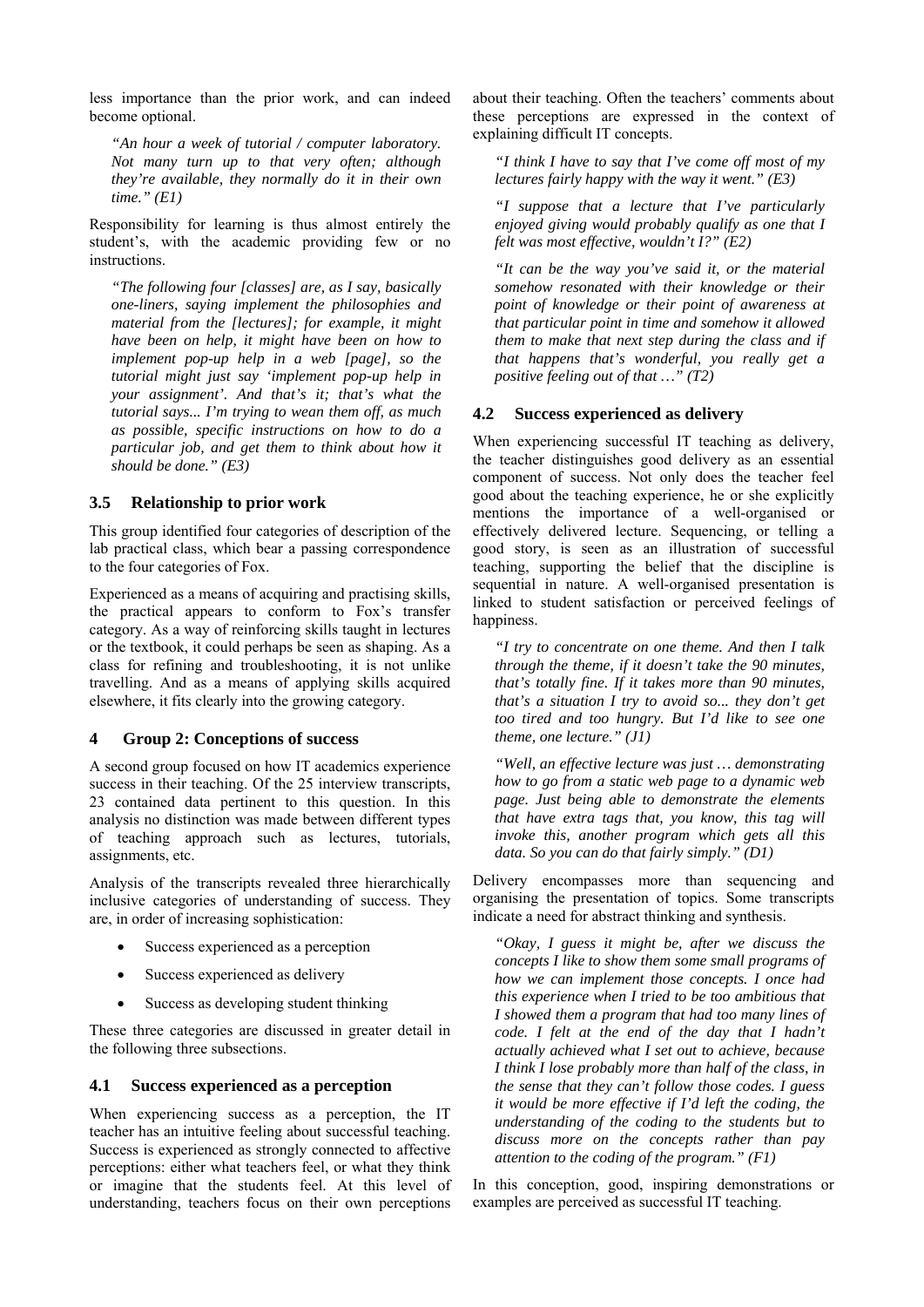*"Basically all fairly similar, but I think it's good when I can provide a key example that encapsulates all of the concepts being considered, and I use that example well. ... They have a concrete idea of how it works that they can abstract from and build upon." (R1)* 

*"In general, the ones I think work better are ones where there is a fairly practical content, ones where students can actually perceive, if you like, an actual real-world application … There's one part of a lecture where I talk about a famous, if you like, disaster in computer programming back in the 60's where a probe that was sent to Mars missed, it went off-course, it never made it; and the reason that it didn't was because of a … basically a fault in programming language design. It wasn't so much a fault in the program that was written but it was in the design of the language … That little bit is fun to explain and students really cotton onto it. And it's not a unique example … the bad design features of languages and so on are really fun to talk about and they're ones that the students can really relate to. … So concrete examples that are really clear and they can see the relation between the concrete example and the principle I am trying to talk about, they seem to work really well, and you get attention, they're really focused on it, and they get something out of it." (L1)* 

Teachers who 'own' the subject matter express confidence that their delivery is successful:

*"Any material I produce rather than from the textbook, actually I feel very confident. And when I deliver I always I feel it is actually much better than the contents provided by the textbook. Because I would I say that I know the aim, why I put in this document? And I also know what I want to achieve through this tutorial." (F2)* 

In this category successful teaching is still experienced as a perception, but in addition teachers see specific techniques as essential to successful IT teaching. Examples must be well chosen and well explained; success looks a particular way; the story must be told well and the successful teacher knows how to do this.

#### **4.3 Success as developing student thinking**

When experiencing success as developing student thinking, IT academics understand successful teaching as inspiring students to engage in their own learning and express their own intellectual curiosity. Success is perceived in active engagement of the student, a goal that is actively pursued in the classroom. Successful teaching is conceptualised as enabling students to understand and synthesise materials so as to form their own opinions, make new connections, and apply their learning in new situations.

*"That they've thought, and formed some opinions about a specific topic. That they have been able to synthesise the material that they've found related to*  *that topic into some kind of conceptual framework. That they can then explain." (E1)* 

*"Yeah, they got it straight away. A few of them went and wrote code, and counted the number of operations, to verify for themselves, but they really seemed to get it. … At the end of workshop they were telling me 'We saw the different complexities of sorting algorithms'. That's how you know it works." (M1)* 

*"[The students] can pull it apart, and then say 'yes, I can do that', and they can take it to a parallel but similar situation and implement it. It's not something that they could just copy mine and paste in; it's something they would have to design themselves, because it's only a similar environment, and I think, you know, to get that sort of thing up and running would be highly effective; they really would have a skill that would be worthwhile, and it had been done at a fairly modest cost... A very valuable skill has been developed, and they can then apply it to other, similar, environments in their – when they get out working." (E3)* 

In this view, student engagement, synthesis and extrapolation of knowledge do not stand alone; they start with effective delivery of materials:

*"So they would have been given three things by the time they get out of the lecture: they would have been given a basic philosophy, they would have been given details of how you implement that philosophy in a particular set of tools, and they would have been given a demonstration on how to do that, and they would also have the backup notes with the screen shots. I would then expect them to be able to transfer that knowledge, to be able to apply it to a parallel but similar situation, which is their main assignment." (E3)* 

This third conception encompasses the two previous ones while adding one further aspect. Here teachers also put value on the extent to which student thinking is perceived to have developed, and whether they can see the students applying and synthesising their newly acquired knowledge and skills.

#### **4.4 Relationship to Prior Work**

There is a strong correspondence between Fox's teacheroriented transfer and shaping theories and our category of successful teaching perceived as delivery. Well-organised lectures clearly fall into the transfer category, but teacher observations on well chosen real-world examples and demonstrations reveal a desire to go further and shape student understanding.

Fox's travelling and growing conceptions are both included in our category of success as developing student thinking. Here the focus is clearly on the student: teachers experience success when students learn independently or synthesise and apply learning to new situations.

Although there is no correspondence between Fox's theories of teaching and our category of success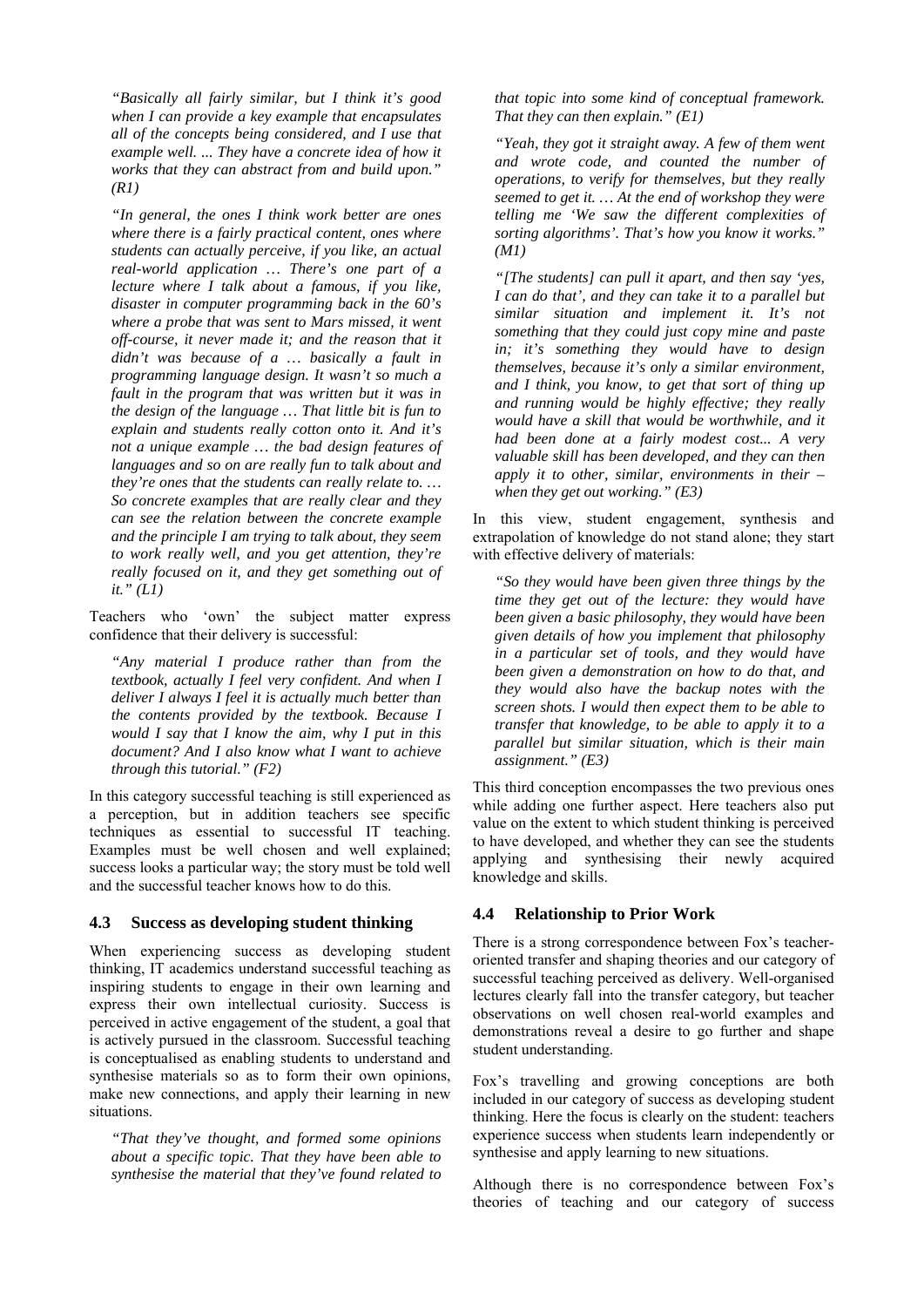experienced as a perception, our other categories robustly support similar analyses reported in the literature.

#### **5 Group 3: Motivation**

A third group analysed the transcripts for academics' understandings of motivating the students.

The psychological literature on motivation is massive, so why study motivation again using phenomenography? A phenomenographic analysis of teacher's conceptions of motivation complements the psychological literature. Psychology is concerned with an objective reality of engagement and motivation whereas a engagement and motivation, whereas a phenomenographic study is concerned with teachers' subjective experience of it.

Unlike the results from other groups, the four understandings identified were constructed with Fox's categories in mind. The four understandings are:

- Transfer: motivation as coming from the lecturer
- Shaping: motivation as something to be developed within the student
- Travelling: motivation as something determined by the journey's path
- Growing: motivation as something to be cultivated within and by the student

These four categories are discussed in greater detail in the following four subsections.

#### **5.1 Transfer: motivation as coming from the lecturer**

Some interviewees discussed how the lecturer's level of engagement affects student engagement:

*"… obviously having a personal relationship with that topic helps [in teaching]. So if you're digging into your own experiences and coming up with good examples, then I think that helps." (T2)* 

*"The [lectures] that are more effective are the ones that I'm interested in. …" (E1)* 

#### **5.2 Shaping: motivation as something to be developed within the student**

In this understanding, motivation forms in the student, but under the clear guidance of the teacher.

*"I don't stick to a rigid structure. I go in and I play by the ear even though I might want to achieve. I give them a weekly schedule at the start of the semester and it is quite a fluid one in the sense that only gives them a guide as to how we are going to progress throughout the semester. But if I feel that students need to spend more time in understanding certain concepts in the topics, I will then do it." (F1)* 

*"I find that those assignments that use games and animations and so on, with the proper specs built into the assignment, the students are actually more motivated to finish off the assignment … that also gives room for creativity and imagination, because* 

*they may have animation, they may have, you know, colours, they may have multimedia or included in part of submission." (F1)*

### **5.3 Travelling: motivation as something determined by the journey's path**

Understanding Fox's travelling as a journey through the countryside of discipline knowledge, motivation can be found in the use of local distractions that highlight aspects of the landscape.

*"It seems the most effective lecture I had this last semester is when I walked in and almost off the top of my head designed a database that would store information about what was then the ashes series going on in England in the cricket – England versus Australia. … I talked about constructing a database to store the results. It was remarkable how some of them really lit up, and enjoyed that example..." (N1)* 

#### **5.4 Growing: motivation as something to be cultivated within the student**

In this excerpt, motivation begins in the shaping category, then shifts to growing as the students begin to motivate themselves.

*"They would come back and 20% of them would have done it and some of them didn't do it because they didn't understand it and the rest didn't do it because they just weren't motivated. I found that where we worked together on the board they actually got into it – they saw that ah this isn't so bad after all – and once they started seeing if we took them through some … you work on a simple problem then you add just a little bit to the next one and a little bit to the next one they go to the point where they liked to achieve and they could [see] that they could do it, and they were almost getting competitive." (I2)* 

### **5.5 Relationship to previous work**

As discussed above, these four understandings were formed with Fox's personal theories in mind. Some phenomenographers suggest that the search for categories should be carried out with absolutely no preconceptions, but this would appear to be all but impossible for a researcher who is familiar with the area being studied. We take this result to suggest that our transcripts can be seen as supporting the long-established categories.

#### **6 Group 4: Granularity of focus**

This group did not look at a specific aspect of IT teaching but instead at the broad perspective of the teachers' understandings of their teaching. The categories of description that emerged define the focus that educators have for their teaching work:

- Focus on subject
- Focus on course
- Focus on employment at graduation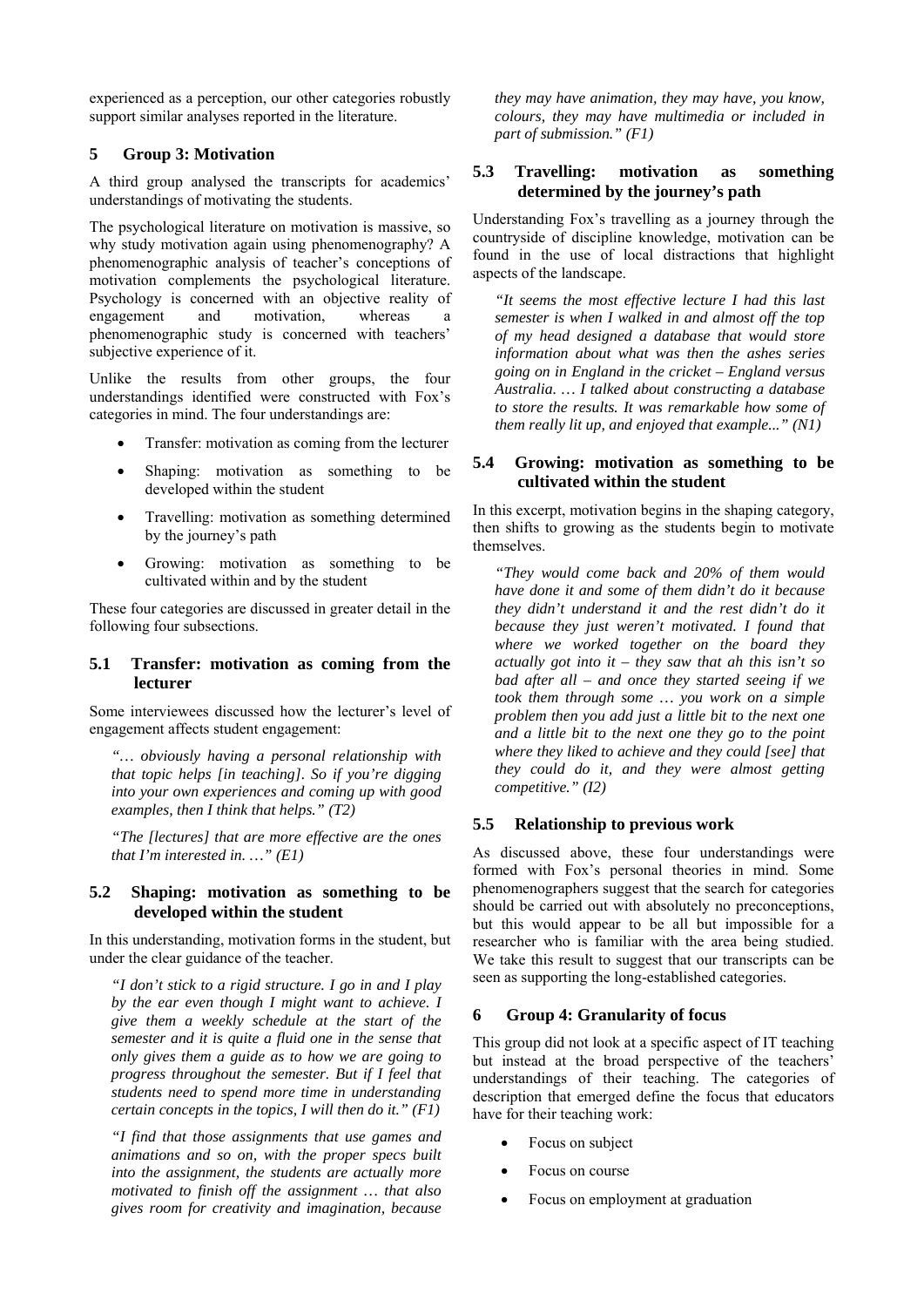• Focus on career

• Focus on life and society

These five categories are discussed in greater detail in the following five subsections.

Each category describes a framework that scopes and directs how the teachers plan, design, and implement their teaching program and activities. A fine-grained focus, on individual subjects, tends to correspond with short-term goals for students, while a coarse-grained view, on the rest of the students' lives, looks at the far longer-term goal of developing lifelong learning capability.

# **6.1 Focus on subject**

When understanding IT education as focusing on the subject, the educator is concerned primarily with teaching content. The educator's focus is directed towards helping the students gain the skills and knowledge to complete the subject successfully.

*"The aim of the subject is to get the student to understand, as the title says, Web technology …" (D1)*

# **6.2 Focus on course**

When understanding IT education as focusing on the course (the full program of study leading to a qualification), the educator is aware of the content of other subjects within the course. The educator's focus is on ensuring that students gain the necessary knowledge and skills to progress through the course. The educator is also sensitive to what students may have studied or are concurrently studying in other subjects within the course.

*"… there are a number of outcomes ... the immediate outcome is that they can succeed and progress with the following [subject] because this is*  *a prerequisite for a number of [subjects] ..." (O1)* 

### **6.3 Focus on employment at graduation**

When understanding IT education as focusing on employment, the educator is concerned with preparing students for the workforce. The focus is on ensuring that students are able to gain employment in computing and to work effectively immediately after graduation. The focus here is on the presentation of content that is current and relevant. This also involves designing activities to develop skills that will be useful to students in the workplace.

 *"Knowing the features of different languages – the faults and good bits – means that when they are out in the workplace and they have to choose a language for a project then they are better equipped to choose the language, the best language for the job." (L1)* 

# **6.4 Focus on career**

When understanding IT education as focusing on the career, the educator endeavours to prepare students for lifelong work in a range of careers and workplaces. The focus is on helping students develop attitudes and approaches to learning that will help them evolve and adapt as needed throughout their working life. The educator is concerned with linking subject content to the issues the students will encounter in their future employment.

*"… you have to learn to adapt to continuous change and so we do not know at the moment what will happen after a few years on …" (K1)* 

# **6.5 Focus on life and society**

When understanding IT education as focusing on life and society, the educator is concerned that students understand the role of the IT profession in society and

|                                                                 | Fox(1983)                                                                        | Practicals (sec 3)                                        | Success (sec 4)             | <b>Motivation (sec 5)</b>                                | Focus (sec 6)                       |
|-----------------------------------------------------------------|----------------------------------------------------------------------------------|-----------------------------------------------------------|-----------------------------|----------------------------------------------------------|-------------------------------------|
| Content- or<br>teacher-<br>centred                              | <b>Transfer:</b><br>teacher-driven<br>learning with<br>focus on content          | Acquire and<br>practice skills                            | Delivery                    | Coming from<br>lecturer                                  | Fine grain,<br>short-term<br>goals  |
| Positivist<br>"Sage on the<br>stage"                            | <b>Shaping:</b><br>teacher-driven<br>learning with<br>focus on student<br>change | Reinforce<br>learning from<br>lectures and/or<br>textbook |                             | Developed within<br>student under<br>lecturer's guidance |                                     |
| Student-<br>centred<br>Constructivist<br>"Guide on the<br>side" | Travelling:<br>student-driven<br>learning with<br>focus on content               | Refine and<br>troubleshoot<br>acquired skills             | Develop student<br>thinking | Determined by the<br>journey                             | Coarse grain,<br>long-term<br>goals |
|                                                                 | Growing:<br>student-driven<br>learning with<br>focus on student<br>change        | Apply skills<br>acquired<br>elsewhere                     |                             | Cultivated within<br>student by student                  |                                     |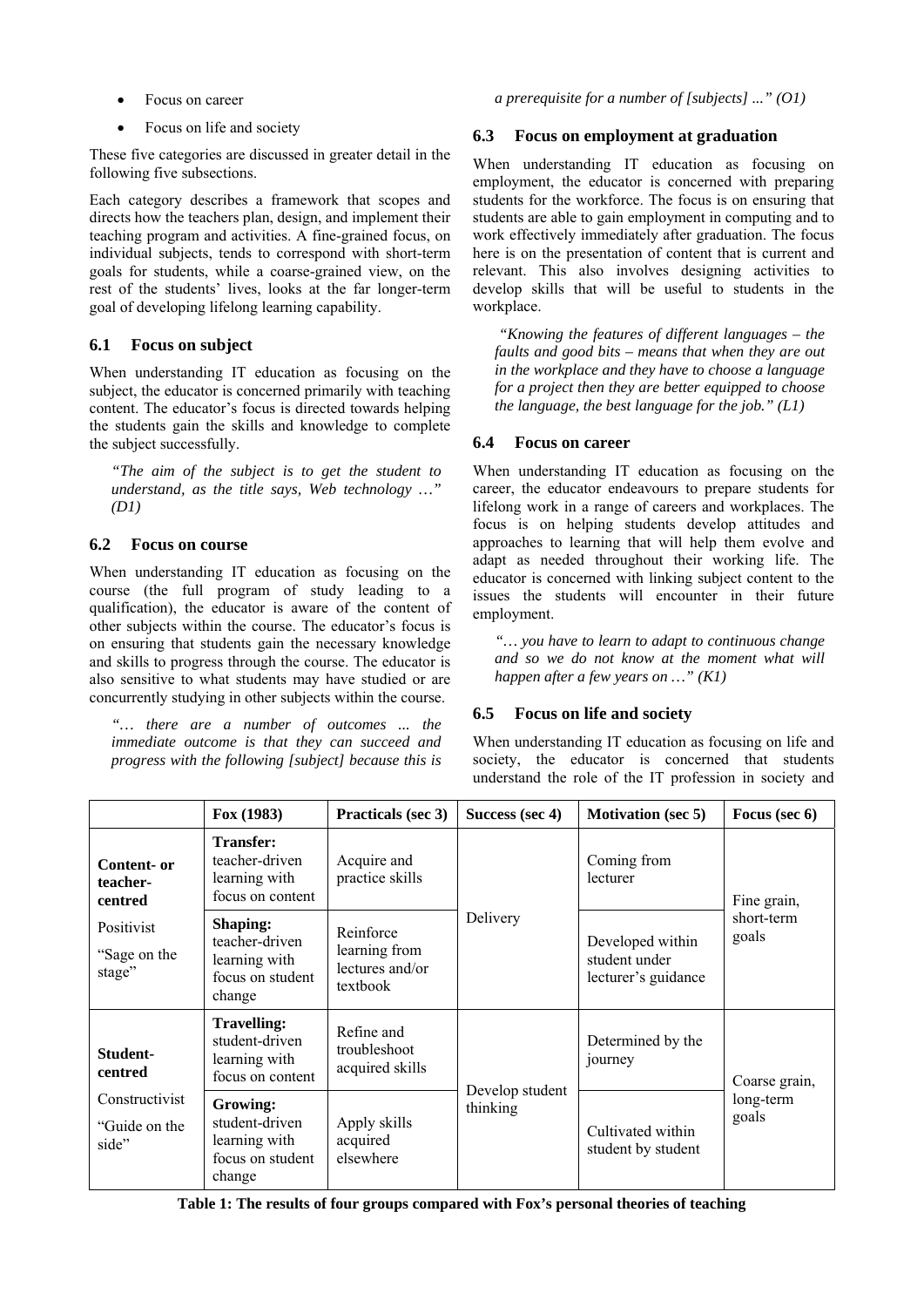consider how the technology influences various aspects of life.

*"Telecommunications are nowadays more and more everyday life for students ... I think it is quite essential that they understand those problems and chances that are included in telecommunications." (K1)* 

### **6.6 Relationship to Prior Work**

We are not aware of any prior research that has considered this question of granularity of the academic's focus. We do find a possible link with Fox's broader categories: a fine-grained focus and a short-term teaching goal appear to correspond with teacher- or contentcentred categories, while the coarser-grained focus and longer-term goals appear to correspond with the studentcentred categories.

### **7 Conclusion**

There has been some earlier phenomenographic research on the experience of teachers within various disciplines, but the experience of computing teachers has until now remained relatively unexplored.

We have conducted broad-ranging interviews with 25 computing academics to elicit the different ways that they understand their teaching. Our preliminary analysis of the transcripts took place at a workshop to introduce computing academics to phenomenography, and in the following weeks the four groups from the workshop continued their analysis, guided by the workshop's leaders.

For the most part unaware of Fox's personal theories of teaching, most groups produced results that are reasonably consonant with those theories (see Table 1). At the same time, the results include some observations that do not appear to have appeared in prior work, such as the question of granularity of an academic's focus and the corresponding time span of the academic's goals for the students.

This project contributes to the broad educational community by illustrating how educational research can be fertilised by the questions and results of noneducationalists. Results from computing education become accessible to the wider community, including educationalists. In addition, the study further confirms Prosser's suggestion that analysis of this sort is highly context-dependent, and adds one more discipline to the tally of those studied.

The contributions to the computing education community are perhaps more concrete. First, the study offers computing academics an insight into the understandings that underlie their teaching. Second, an awareness of these understandings can help by providing a framework for the analysis of proposed teaching methods and materials.

When debating the construction or revision of a subject or degree, it is our contention that a group of IT academics will function better as a team if they are explicit about the beliefs and values that lie behind their individual positions. More specifically, they should place their statements into the context of the categories that have emerged from our study. They should ask themselves questions such as the following:

- 1. Do we want any lab practical classes to be classes in which students
	- acquire and practice skills that are more or less independent of the lectures?
	- reinforce material presented in lectures and/or textbooks?
	- refine and troubleshoot skills that they have acquired elsewhere?
	- apply skills that they have acquired elsewhere?
- 2. Will we determine the success of this course
	- by the way it feels, either to us or to the students?
	- by the quality of delivery of the teaching material?
	- by evidence of development of student thinking?
- 3. Do we expect the student motivation for this course
	- to come from the lecturer?
	- to be developed within the student under the lecturer's guidance?
	- to be determined by the student's journey through the subject matter?
	- to be cultivated within and by the student?
- 4. Are our goals for the students in this course
	- fine grained, focused on the subject or the course?
	- coarse grained, focused on the student's career prospects or role in society?

We do not argue, as one might when studying student understanding of a topic in computing, that the higherlevel categories are necessarily the best or the most appropriate for all circumstances. We suggest only that academics who are aware of the range of understandings will be better able to decide how to design a revision or a new offering.

We believe that our work demonstrates that research of this type can bring valuable insights. We hope that others will follow us in applying this research approach to problems in the teaching and learning of computing.

### **8 Acknowledgments**

This study was supported by a Special Projects Grant from the ACM Special Interest Group in Computer Science Education (SIGCSE). The authors thank the Department of Computer Science, University of Tasmania, and Nicole Herbert in particular, for hosting the PhICER workshop.

### **9 References**

Åkerlind, G (2005): Phenomenographic methods: A case illustration. In J. Bowden & P. Green (Eds.), *Doing Developmental Phenomenography*, 103-127. Melbourne, Australia, RMIT University Press.